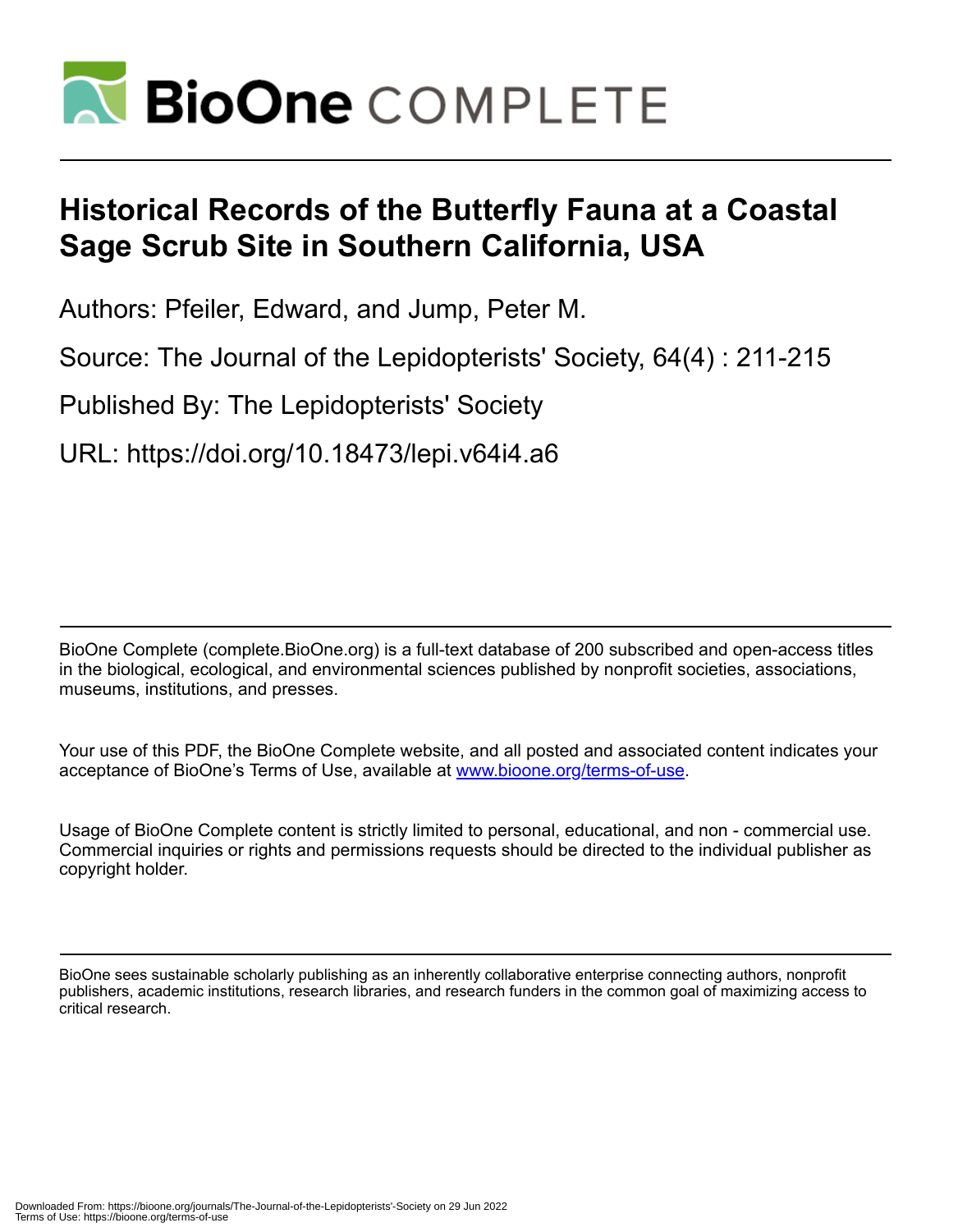*Journal of the Lepidopterists' Society* 64(4), 2010, 211–215

## HISTORICAL RECORDS OF THE BUTTERFLY FAUNA AT A COASTAL SAGE SCRUB SITE IN SOUTHERN CALIFORNIA, USA

## EDWARD PFEILER

Centro de Investigación en Alimentación y Desarrollo, A.C., Unidad Guaymas, Apartado, Postal 284, Guaymas, Sonora C.P. 85480, México; email: pfeiler@ciad.mx

AND

# PETER M. JUMP

12727 Koenigstein Road, Santa Paula, California 93060, USA

**ABSTRACT**. Surveys of the butterfly fauna at single sites in endangered coastal sage scrub (CSS) habitat in southern California are rare. Here we resurrect historical records of the butterfly species encountered at Hall Canyon, a relatively undisturbed CSS site in the coastal foothills adjacent to Ventura, Ventura County, California, obtained over an eight-year period of collecting and observation from 1955 to 1962. A total of 57 species was recorded from an area of  $<$ 5 km², representing half of the total species presently recorded for Ventura County. Documentation of past species richness at this site provides important background data for assessing future range shifts and changes in butterfly diversity related to urbanization and its effect on the health of the remaining CSS habitat in southern California.

**Additional key words:** endangered habitat, species diversity, urbanization, Ventura County.

The composition, distributions and life histories of the butterfly fauna of cismontane southern California have been studied extensively for over a century, and early reference works, especially Comstock (1927) and Emmel & Emmel (1973), have documented the butterfly diversity of the region. Numerous publications, popular guides and checklists have also appeared on the butterfly fauna of different counties in southern California, or localized regions within counties, including Santa Barbara (Miller 1985), Los Angeles (Gunder 1930; Mattoni 1990), Orange (Orsak 1978), San Diego (Brown & Bash 2000; Shiraiwa 2009), and the offshore Channel Islands (Meadows 1937; Langston 1981; Miller 1985), to cite just a few. County butterfly records for southern California, as well as for all of the USA and Mexico, are also available online (http://www.butterfliesandmoths.org/) (Opler *et al*. 2010).

Although a wealth of faunal information is now available for the region, and populations of federally listed species such as the El Segundo blue, *Euphilotes battoides allyni* (Shields) (Lycaenidae), and the quino checkerspot, *Euphydryas editha quino* (Behr) (Nymphalidae) are continually being monitored (e.g. Arnold 1986; Mattoni *et al*. 1997; Pratt *et al*. 2001), there is little published information on surveys of the entire butterfly fauna at single localities in southern California. One exception is the study of Shields (1967) who described the faunal composition and hilltopping behavior of butterflies over a two-year period at a single coastal sage scrub (CSS) site in San Diego County. Comprehensive surveys at single sites within the CSS

plant community can provide important baseline data for following changes in faunal composition over time that are related to habitat changes, as recently demonstrated for birds (Chase *et al*. 2005). These surveys are especially important in the endangered CSS community in southern California. Although determining the actual extent of CSS loss from anthropogenic sources is complicated by a lack of documentation of the historic vegetation, especially in the Los Angeles basin (Minnich & Dezzani 1998), estimates range from ~40–90% (Klopatek *et al*. 1979; Westman 1981), with much of this loss occurring within the last fifty years. Although estimates of the extent of the loss vary widely, large tracts of relatively intact CSS habitat can be found today in only a few areas of southern California, principally those that have been off-limits to urban development and agriculture, including Camp Pendleton Marine Corps Base and sections of the Santa Monica Mountains, with the remaining patches often being highly fragmented and degraded by domestic livestock grazing, air pollution (ozone and nitrogen oxides) and invasion of exotic plants (Minnich & Dezzani 1998).

The scant published information on the butterfly fauna at single CSS sites in southern California prompted us to review our collecting and observation records from the mid 1950s to early 1960s at Hall Canyon located in the coastal foothills adjacent to the city of Ventura, Ventura County, California (Fig. 1). The study area is privately owned and undeveloped, resulting in CSS habitat that was relatively undisturbed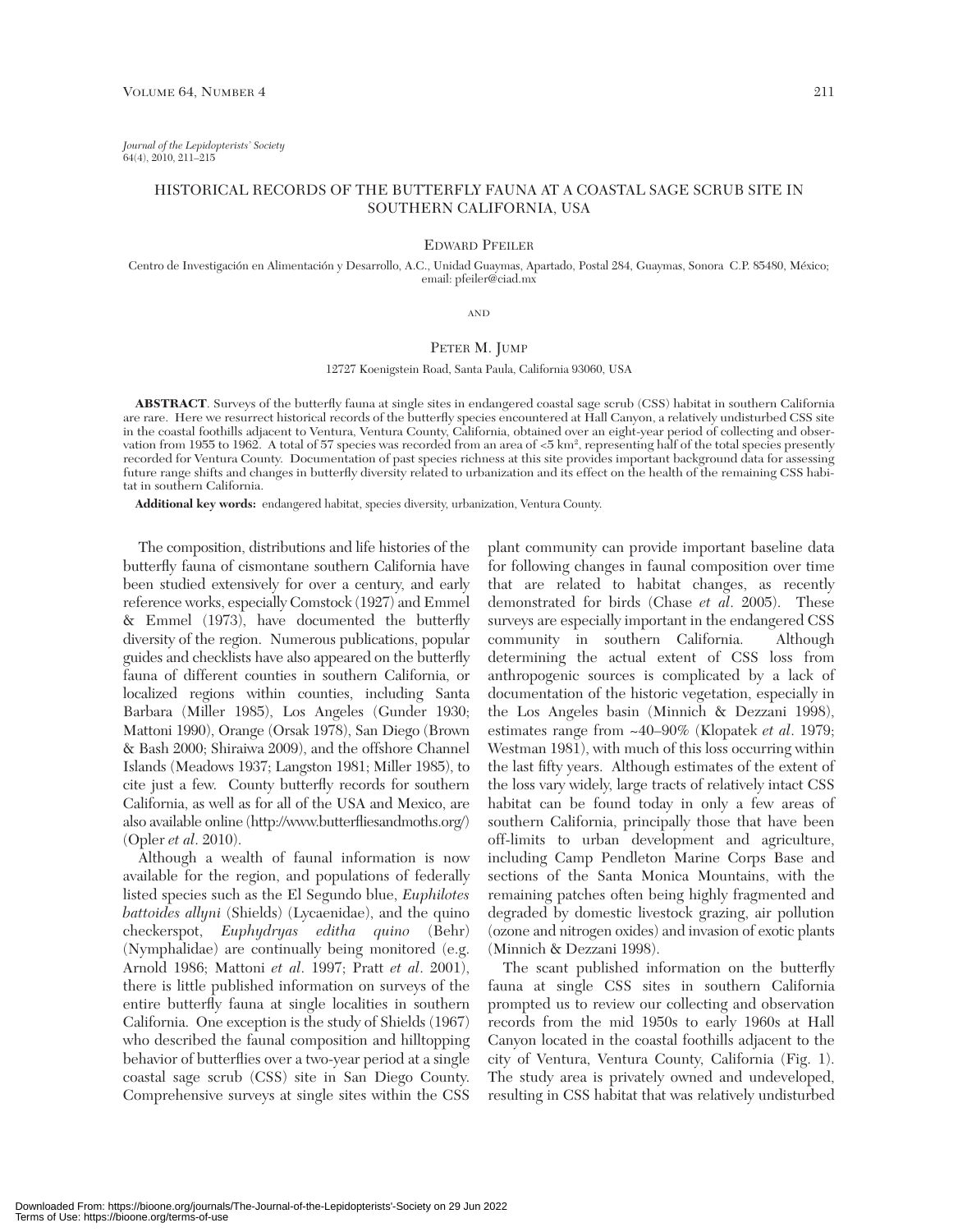

FIG. 1. Map of southern California, USA, showing the location of the survey area in Hall Canyon, Ventura County, California. The expanded portion is a Google™ Earth satellite photograph showing details of the canyon, enclosed by white dashed lines, as of September, 2007. The solid white line shows approximate limits of urban development in the city of Ventura adjacent to the Hall Canyon region; the almost complete absence of development in the coastal foothills is visible.

at the time of our study. During this time, the general public was allowed entrance to the canyon. Today, however, access is restricted. As far as we are aware, no other comprehensive single-site butterfly survey has been reported for Ventura County.

## MATERIALS AND METHODS

**Study area.** Butterfly records were obtained for the Hall Canyon area (Fig. 1) from 1955 to 1962. Hall Canyon is  $\sim$ 3 km in length and  $\sim$ 1 km wide, and is surrounded by coastal foothills and ridges reaching elevations of ~180–335 m above sea level (asl). The mouth of the canyon (34° 16' 50" N; 119° 15' 30'' W) is located ~2.5 km from the Pacific Ocean. Prince Barranca drains the canyon during periods of rainfall, but there is no permanent water flow. The elevation of the canyon floor ranges from ~55 m asl at the mouth to  $\sim$ 120 m asl at the upper end. The vegetation type is what has been termed the Venturan floristic association of the southern California CSS plant community, an association that occurs from cismontane San Luis Obispo County to Los Angeles County (Westman 1983; Davis *et al*. 1994). Except for a narrow paved two-lane

road in the canyon, and some exposed pipelines, the CSS plant community was relatively undisturbed at the time of our study. The area is subject to periodic wildfires, and in the late spring sheep were brought to the canyon on a temporary basis to graze. A satellite view of the Hall Canyon area with Google™ Earth (Fig. 1) suggests that the canyon remained relatively undisturbed as of September 2007, and most probably remains so to this day. The climate is Mediterranean, typical for coastal southern California, with mild summers and cool winters. Average annual rainfall based on data from 1892 to 2001 is 38.66 cm (= 15.22 in.; Ventura County Public Works Agency).

**Collecting and observations.** Flight activity for butterfly species observed in the canyon was typical for cismontane southern California (Emmel & Emmel 1973; Mattoni 1990), occurring mainly from February through August. Thus, most of our collecting efforts and records are for this period. Because flight periods for butterfly species are well documented for southern California, we provide specific data only for a few species that were either rarely seen or present at unusual times. Collecting was typically carried out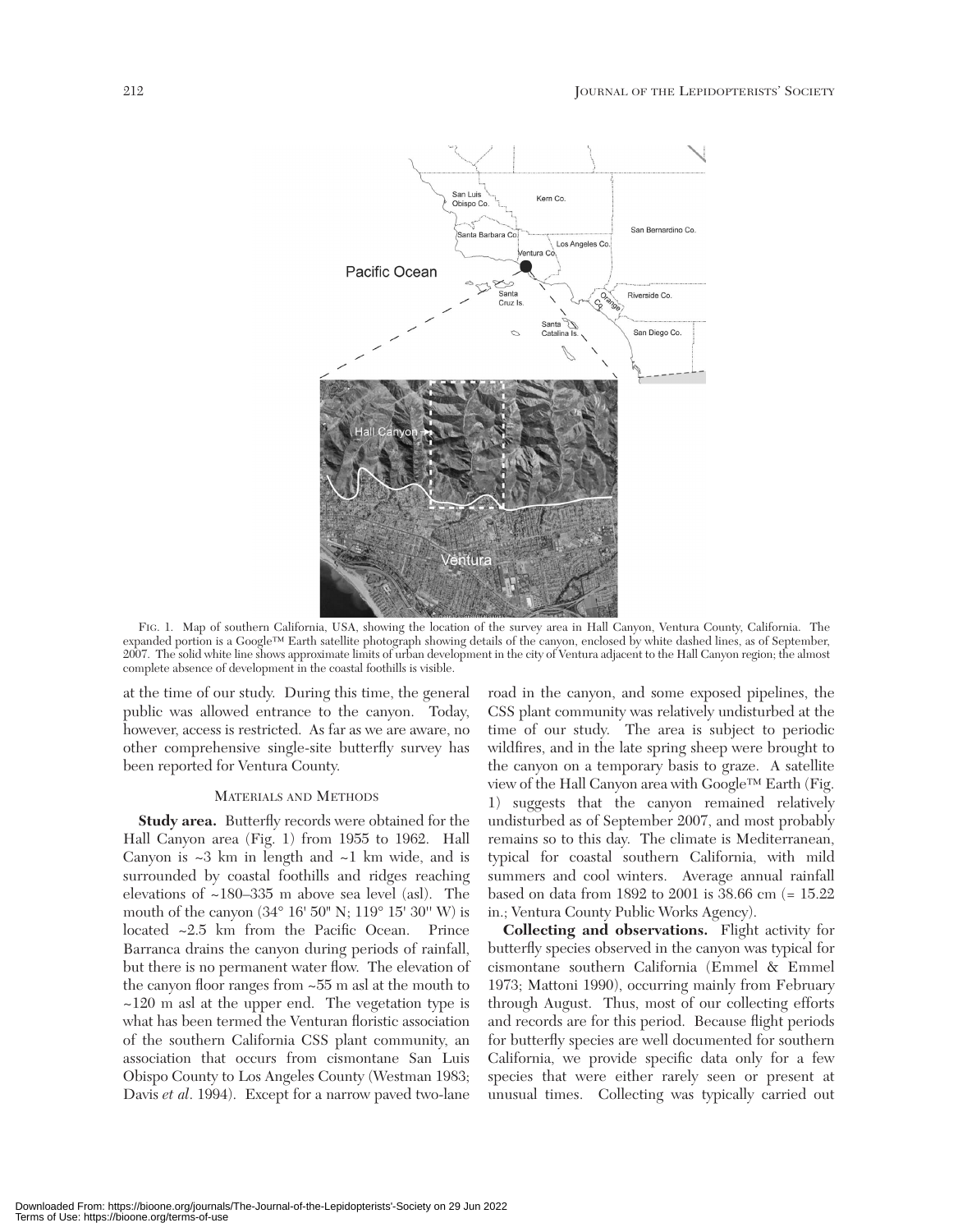between ~0900–1300 h and was focused mainly on the canyon floor, although the surrounding hills were often sampled. Usually the entire 3 km length of the canyon was traversed, but systematic sampling in specific transects (e.g. Longcore *et al*. 2004) was not attempted. The haphazard and opportunistic sampling strategy used here, termed "convenience sampling" (Anderson 2001), precludes statistical analysis of the data, and has been criticized on these grounds, but our focus was not on determining population sizes and trends over time of individual species, but rather on obtaining an estimate of species diversity. A conservative estimate of overall collecting effort for each author over the eight-year period is ~230 h. This estimate is based on the 78 recorded collecting trips logged by EP [16 (1958), 21 (1959), 29 (1960), 7 (1961) and 5 (1962)], and assumes an average of ~3 h per trip.

Species were identified using Comstock (1927). We have assigned the species of the problematic *Pyrgus albescens* Plötz / *P. commuis* (Grote) complex (Hesperiidae) to *P. albescens* based on geographic distributions given in Burns (2000). The nomenclature of Pelham (2008) is followed throughout (i.e. the spelling of the original specific epithet is retained and not changed to conform to the gender of the genus name). Where a change in the name of a genus suggested by Pelham (2008) might present confusion, we also include the replaced name in parentheses. Voucher specimens for most species reported here are found either in the personal collection of EP, which is now deposited in the Santa Barbara Museum of Natural History (SBMNH), Santa Barbara, California, or the personal collection of PMJ.

## RESULTS AND DISCUSSION

In our survey, we recorded 57 species of butterflies at the Hall Canyon study site of  $\langle 5 \text{ km}^2 \text{ (Table 1)}, \text{ a} \rangle$ relatively high value for species richness given that only 115 species are presently recorded for Ventura County (Opler *et al*. 2010). The butterfly diversity for Ventura County itself is also notable given that about 167 butterfly species have been recorded for the entire southern California region, including the desert areas (Emmel & Emmel 1973). The high biodiversity of butterflies in such a small geographic area [Ventura County represents only about 3% of the land area of southern California as defined by Emmel & Emmel (1973)] can be attributed to the diverse biotic communities present, encompassing coastal sand dune habitats to Canadian Zone conifer forests. Of the 57 species recorded at Hall Canyon, 37 of these were also noted by Shields (1967) at Dictionary Hill near Spring Valley in San Diego County, a CSS site where 46 species

Table 1. List of butterfly species recorded from Hall Canyon from 1955–1962. Nomenclature follows Pelham (2008).

## HESPERIIDAE

*Erynnis funeralis* (Scudder & Burgess, 1870) *Pyrgus albescens* Plötz, 1884 *Heliopetes ericetorum* (Boisduval, 1852) *Panoquina errans* (Skinner, 1892) *Hylephila phyleus phyleus* (Drury, 1773) *Polites sabuleti sabuleti* (Boisduval, 1852) *Poanes melane melane* (W.H.Edwards, 1869) *Ochlodes sylvanoides sylvanoides* (Boisduval, 1852) *Ochlodes agricola agricola* (Boisduval, 1852)

## PAPILIONIDAE

*Papilio zelicaon* Lucas, 1852 *Papilio rutulus* Lucas, 1852 *Papilio eurymedon* Lucas, 1852 (1805)

## PIERIDAE

*Nathalis iole* Boisduval, 1836 *Abaeis nicippe* (Cramer, 1779) *Colias eurytheme* Boisduval, 1852 *Colias harfordii* Hy. Edwards, 1877 *Zerene cesonia cesonia* (Stoll, 1790) *Zerene eurydice* (Boisduval, 1855) *Phoebis sennae marcellina* (Cramer, 1777) *Anthocharis sara sara* Lucas, 1852 *Pieris rapae rapae* (Linnaeus, 1758) *Pontia beckerii* (W. H. Edwards, 1871) *Pontia protodice* (Boisduval & Le Conte, [1830])

## LYCAENIDAE

*Lycaena helloides* (Boisduval, 1852) *Atlides halesus corcorani* Clench, 1942 *Satyrium tetra* (W.H. Edwards, 1870) *Callophrys perplexa perplexa* W. Barnes & Benjamin, 1923 *Callophrys augustinus iroides* (Boisduval, 1852) *Strymon melinus pudica* (Hy. Edwards, 1877) *Leptotes marina* (Reakirt, 1868) *Brephidium exilis exilis* (Boisduval, 1852) *Cupido* (=*Everes*) *amyntula amyntula* (Boisduval, 1852) *Celastrina echo echo* (W.H. Edwards, 1864) *Glaucopsyche lygdamus australis* F. Grinnell, 1917 *Echinargus isola* (Reakirt, [1867]) *Plebejus acmon* (Westwood, [1851])

## RIODINIDAE

*Calephelis nemesis dammersi* McAlpine, 1971 *Apodemia virgulti virgulti* (Behr, 1865)

#### NYMPHALIDAE

*Danaus plexippus plexippus* (Linnaeus, 1758) *Danaus gilippus thersippus* (H. Bates, 1863) *Limenitis lorquini lorquini* Boisduval, 1852 *Adelpha californica* (Butler, 1865) *Agraulis vanillae incarnata* (N. Riley, 1926) *Euptoieta claudia* (Cramer, 1775) *Vanessa virginiensis* (Drury, 1773) *Vanessa cardui* (Linnaeus, 1758) *Vanessa annabella* (W.D. Field, 1971) *Vanessa atalanta rubria* (Fruhstorfer, 1909) *Nymphalis californica* (Boisduval, 1852) *Nymphalis antiopa antiopa* (Linnaeus, 1758) *Polygonia satyrus satyrus* (W.H. Edwards, 1869) *Junonia coenia grisea* Austin & J. Emmel, 1998 *Euphydryas chalcedona chalcedona* (E. Doubleday, [1847]) *Chlosyne leanira wrighti* (W.H. Edwards, 1886) *Chlosyne gabbii gabbii* (Behr, 1863) *Phyciodes mylitta mylitta* (W.H. Edwards, 1861) *Coenonympha tullia california* Westwood, [1851]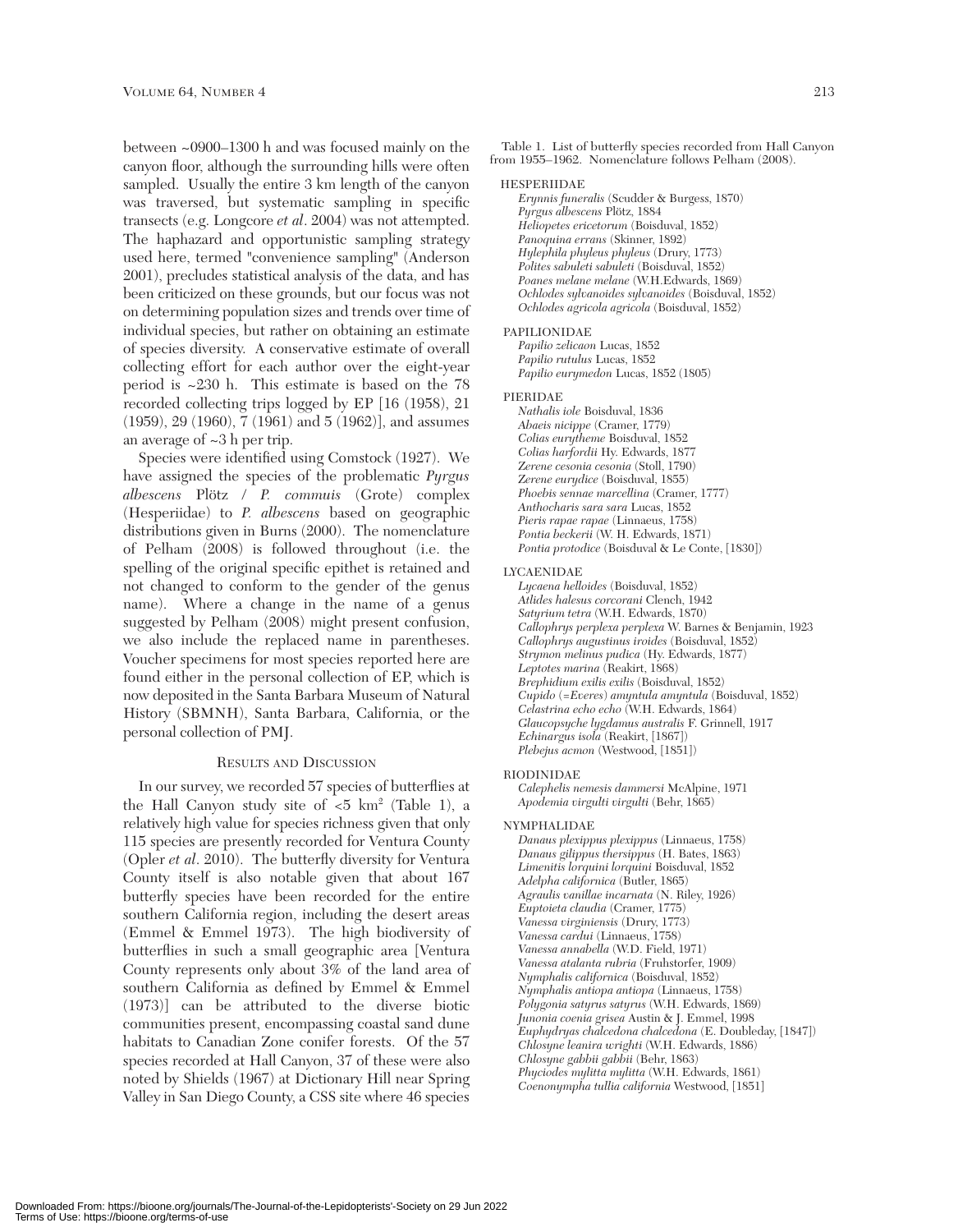were found in two years of sampling.

In the 1961 season we found that several species whose flight period typically begins in February or later were on the wing in mid-to-late January. These included *Pyrgus albescens* (14 January; *N* = 1), *Colias eurytheme* (14 January; *N* = 6), *Anthocharis sara sara* (15 January;  $N = 1$ ), *Plebejus acmon* (15 January;  $N = 1$ ), *Euphydryas chalcedona chalcedona* (28 January; *N* = 3), and *Coenonympha tullia california* (15 January; *N* = 2). The records for *E. c. chalcedona* are especially noteworthy given that adults of this species usually begin to emerge in April.

Records for several butterfly species at Hall Canyon are based on only a few sightings or vouchered specimens, and thus these species are probably not resident or regular migrants to the area. Two females of *Zerene cesonia cesonia* in the PMJ collection were taken on the same day in the mid 1950s (no date) at the mouth of the canyon. These are apparently new county records. The species is not listed for Ventura County on The Lepidopterists' Society Season Summary website (http://www.flmnh.ufl.edu/lepsoc/) (accessed 14 May 2010) or in Opler *et al*. (2010), although it was found by Ken Davenport just east of Ventura County at Castaic Lake in Los Angeles County on 15 July 2005 [News of the Lepidopterists' Society Vol. 48, Suppl. S1, 2006 (2005 Season Summary)]. *Euptoieta claudia* is only rarely encountered in southern California (Emmel & Emmel 1973) and is listed as a very rare migrant for the Los Angeles area (Mattoni 1990). We recorded three individuals of *E. claudia* during the summer of 1956 or 1957, two sight records (PMJ) and one specimen collected by D. Stover (identification verified by both authors). We recorded only six individuals of *Chlosyne leanira wrighti* over the eight-year period [22 June 1958 (*N* = 1); 3 April 1960 (*N* = 1); 16 April 1960 (*N* = 1); 22 June 1960 ( $N = 1$ ) and 29 June 1960 ( $N = 2$ ). Two specimens of *Phyciodes mylitta mylitta* were recorded, both collected on 2 June 1958. Additional sightings by PMJ include *Nymphalis californica*, *Papilio eurymedon*, *Danaus gilippus thersippus*, *Atlides halesus corcorani* and *Adelpha californica*.

Several other species that we recorded deserve special mention. A colony of the coastal species *Panoquina errans* is found at the mouth of the Santa Clara River, only a few kilometers from the mouth of Hall Canyon. However, we also found *P. errans* to be abundant in the summer months at the upper end of the canyon where a semi-permanent water seep supports a stand of its host plant, *Distichlis spicata*. *Echinargus isola* was relatively common in the late 1950s, but apparently disappeared from the study area in the 1960s. Two females of *E. isola* collected in June 1960 at

Montecito, ~40 km W. of Ventura in Santa Barbara County, were listed as non-resident, or not a regular migrant, for this region (Miller 1985). Emmel & Emmel (1973) also noted the presence of *E. isola* in unlikely areas of California (Sierra Nevada) during the period of our study, and commented on the dramatic population fluctuations associated with this species in the state.

Three exotic species dependent on introduced food plants were either common (*Agraulis vanillae incarnata* and *Abaeis nicippe*) or periodically encountered (*Phoebis sennae marcellina*) during the study. Emmel & Emmel (1973) noted that *A. nicippe* experienced a reduction in numbers in the Los Angeles area after about 1960, a trend also observed in the Ventura area. This species may now be extirpated from Hall Canyon and surrounding metropolitan Ventura. The fact that the larval food plant, introduced *Cassia* spp., is no longer commonly planted as an ornamental in Ventura probably contributed to the reduction in the population of *A. nicippe*. It is probable that *P. s. marcellina*, which utilizes the same food plant, was affected as well. Another species that was common at the time of our study, *P. zelicaon*, also has experienced a population decline and is now uncommon to rare in the Ventura area. During our survey, we would routinely encounter larvae of *P. zelicaon* on its widespread host plant, wild anise *Foeniculum vulgare.* Because the host plant is still abundant in the area, reduction in numbers of *P. zelicaon* may be related to extensive spraying of insecticides to control invasive exotic insect pests.

At the time of our survey reports of the Citrusfeeding *Papilio cresphontes* Cramer, 1777 (Papilionidae) were beginning to appear from agricultural areas in desert regions of southern California (Emmel & Emmel 1973). This species has continued its range expansion into cismontane southern California, with the first confirmed records for Ventura County reported from Camarillo on 9 May 2007 and subsequently from the city of Ventura on 8 September 2007 [News of the Lepidopterists' Society Vol. 50, Suppl. S1, 2008 (2007 Season Summary)]. Thus it is possible that *P. cresphontes* has now expanded into the Citrus groves present near the mouth of Hall Canyon.

In summary, the inventory of butterfly species presented here documents the species richness at a single site within the Venturan floristic association of CSS from 1955–1962. As an historical record from an endangered plant community in southern California, these data represent an important resource for helping to understand how changes in the health of the CSS ecosystem over time might affect range shifts and changes in butterfly diversity. Substantial habitat